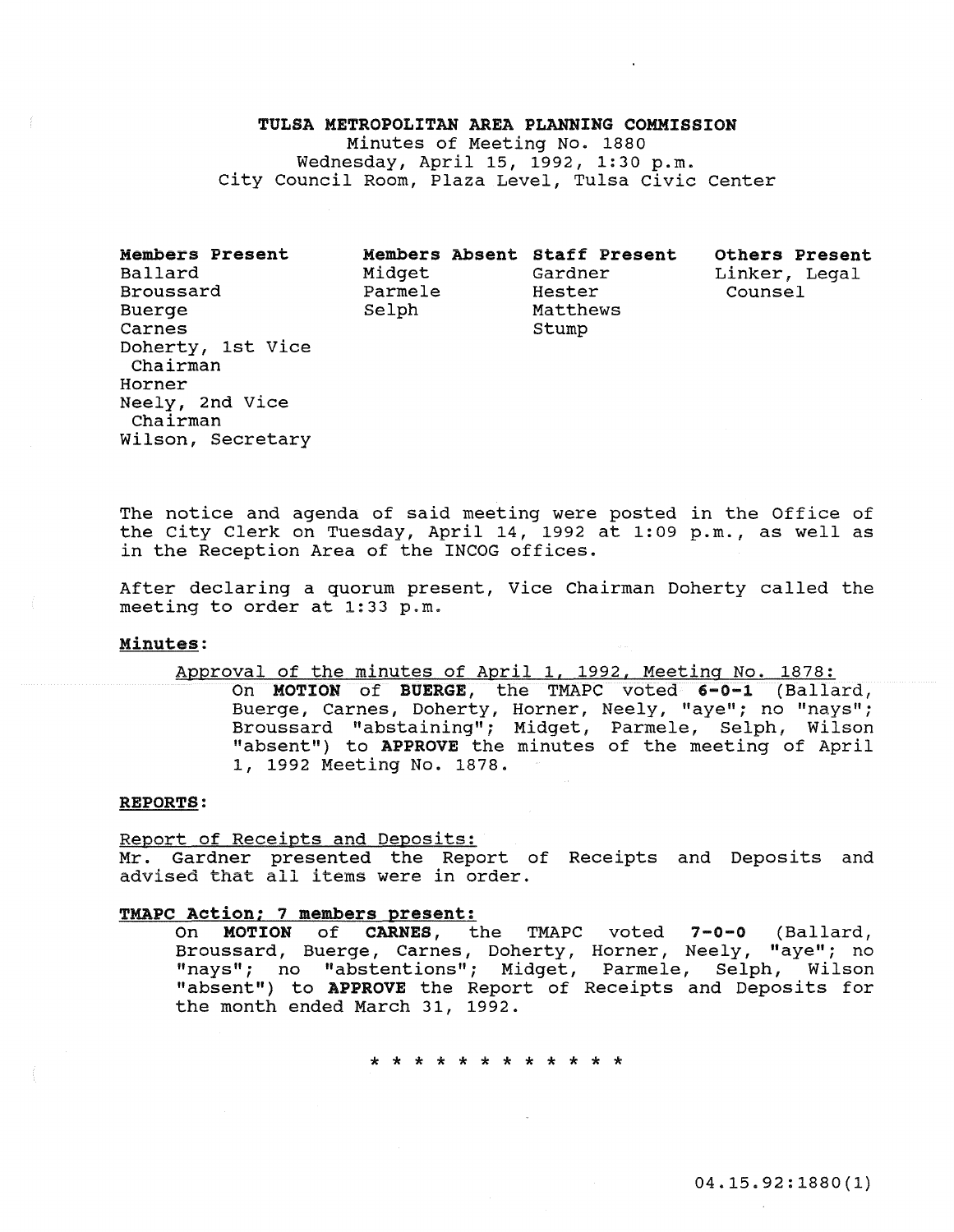committee Reports:

# Rules and Regulations committee

Mr. Doherty announced the Rules and Regulations committee will meet upon adjournment of the TMAPC meeting to review the Parking study.

### Director's Report:

Mr. Gardner announced the Planning Commission has the presentation of the TMAPC progress reports to the City Council this Thursday.

Ms. Matthews advised Resolution No. 1879:731 is for adoption of the amendments to the Historic Preservation Plan and will implement the action TMAPC took last week to approve this resolution.

# TMAPC Action; 7 members present:

On MOTION of NEELY, the TMAPC voted 7-0-0 (Ballard, Broussard, Buerge, Carnes, Doherty, Horner, Neely, "aye"; no "nays"; no "abstentions"; Midget, Parmele, Selph, Wilson "absent") to APPROVE Resolution No. 1879:731, to adopt the amendments to the Historic Preservation Plan, a part of the Comprehensive Plan for the Tulsa Metropolitan Area.

\* \* \* \* \* \* \* \* \* \* \* \*

#### SUBDIVISIONS:

# WAIVER REQUEST: Section 213:

# BOA-15784 & 15985 R. T. Daniel Addition (593) (PD-4) (CD-4» 101 South Lewis Avenue *(eS)*

This is a request to waive plat on a number of platted lots in Block 2 of the above addition. (See file for legal). It is the site of a new Post Office, which already has approval under case #15784, but an amended application is pending under case # 15985, both of which result in creating a platting requirement under section 213 of the Code. Since the property is already platted and the development controls will be by the Board of Adjustment, Staff recommends approval of the request, subject to:

- 1. Grading and/or drainage plan approval by the Department of Public Works (Stormwater) through the permit process.
- \*2. Access points and/or control agreement subject to approval of the Department of Public Works (Traffic). conditions under BOA 15784 regarding access to the side streets.
	- 3. Utility extensions and/or easements including perimeter easements.
	- 4. Make sure that there are no facilities in the easement running north/south under the building. That easement should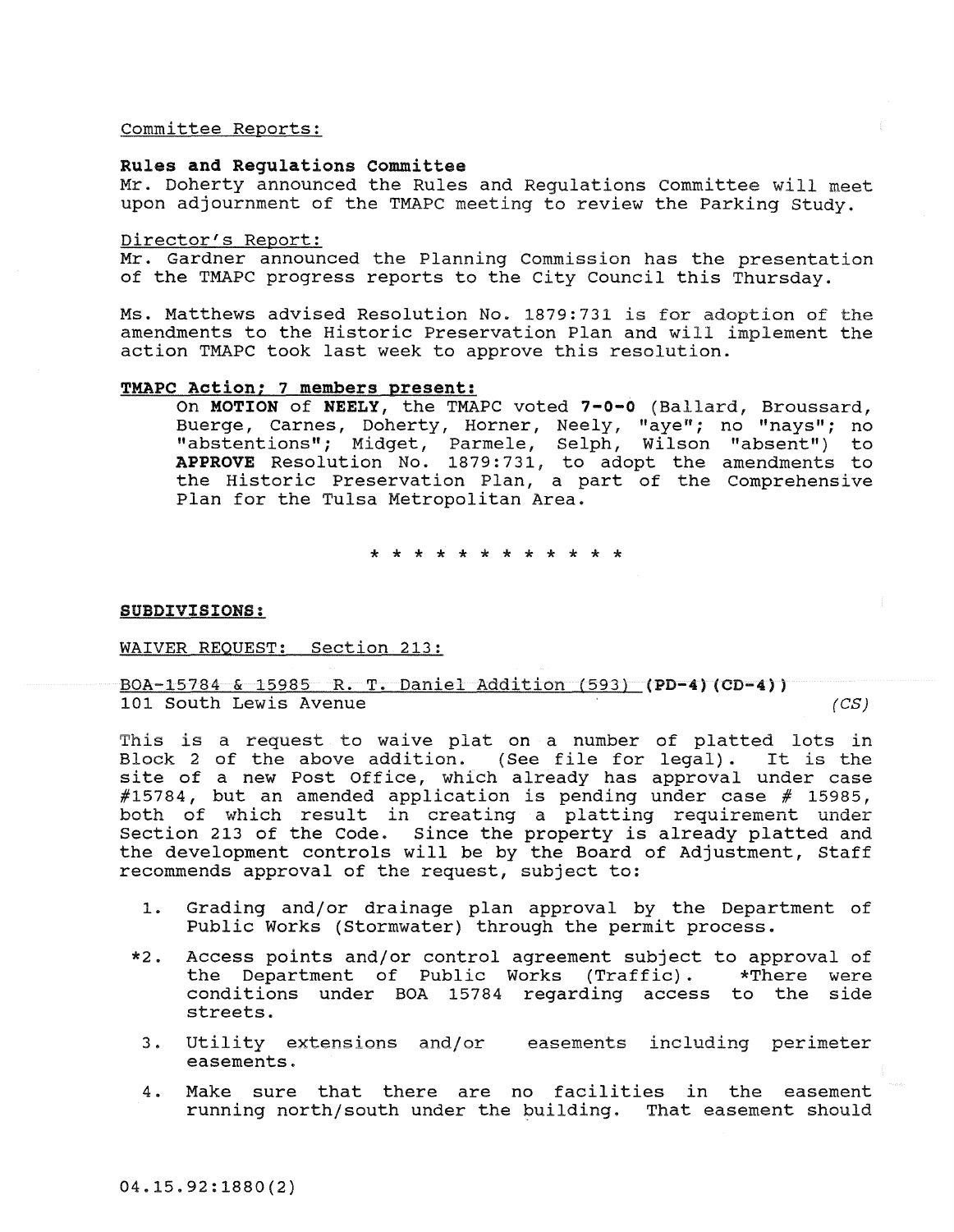be closed/vacated, but is not a part of the process through TMAPC. (The Department of Public Works advised that they thought this had already been done.)

The applicant was not represented.

TAC had no objections to the layout, including access, as presented.

On MOTION of MATTHEWS, the Technical Advisory Committee voted unanimously to recommend **APPROVAL** of the WAIVER OF PLAT on BOA-15784 and 15985, subject to the conditions outlined by Staff and TAC.

#### Staff Comments

Mr. Stump advised this item was contingent on Board of Adjustment<br>approval which was given, April 14, 1992. He advised staff approval which was given, April 14, 1992. recommends approval subject to conditions outlined.

The applicant was present and expressed agreement with staff recommendations.

There were no interested parties in attendance.

# TMAPC Action; 8 members present:

On **MOTION of NEELY,** the TMAPC voted **8-0-0** (Ballard, Broussard, Buerge, Carnes, Doherty, Horner, Neely, Wilson "aye"; no "nays"; no "abstentions"; Midget, Parmele, Selph, "absent") to **APPROVE** the Waiver of Plat on BOA-15784 and 15985.

\* \* \* \* \* \* \* \* \* \* \* \*

#### BOA-15973 Original Town of Red Fork (2292) (PD-9) (CD-2) 2625 West 40th Place (IL)

This is a request to waive plat on Lots 1-4 Blk. 44 of the OT Red Fork. The Board of Adjustment has approved a special exception to permit a Lodge in an IL District, thus creating the plat requirement under a Use Unit #5. The property is already platted, does not abut an arterial street, and nothing would be gained by another plat. It is recommended that the request be approved, noting that the existing platted lots will satisfy the provisions of section 213 of the Ordinance.

#### Staff Comments:

Mr. stump advised staff recommends approval of the waiver with no conditions.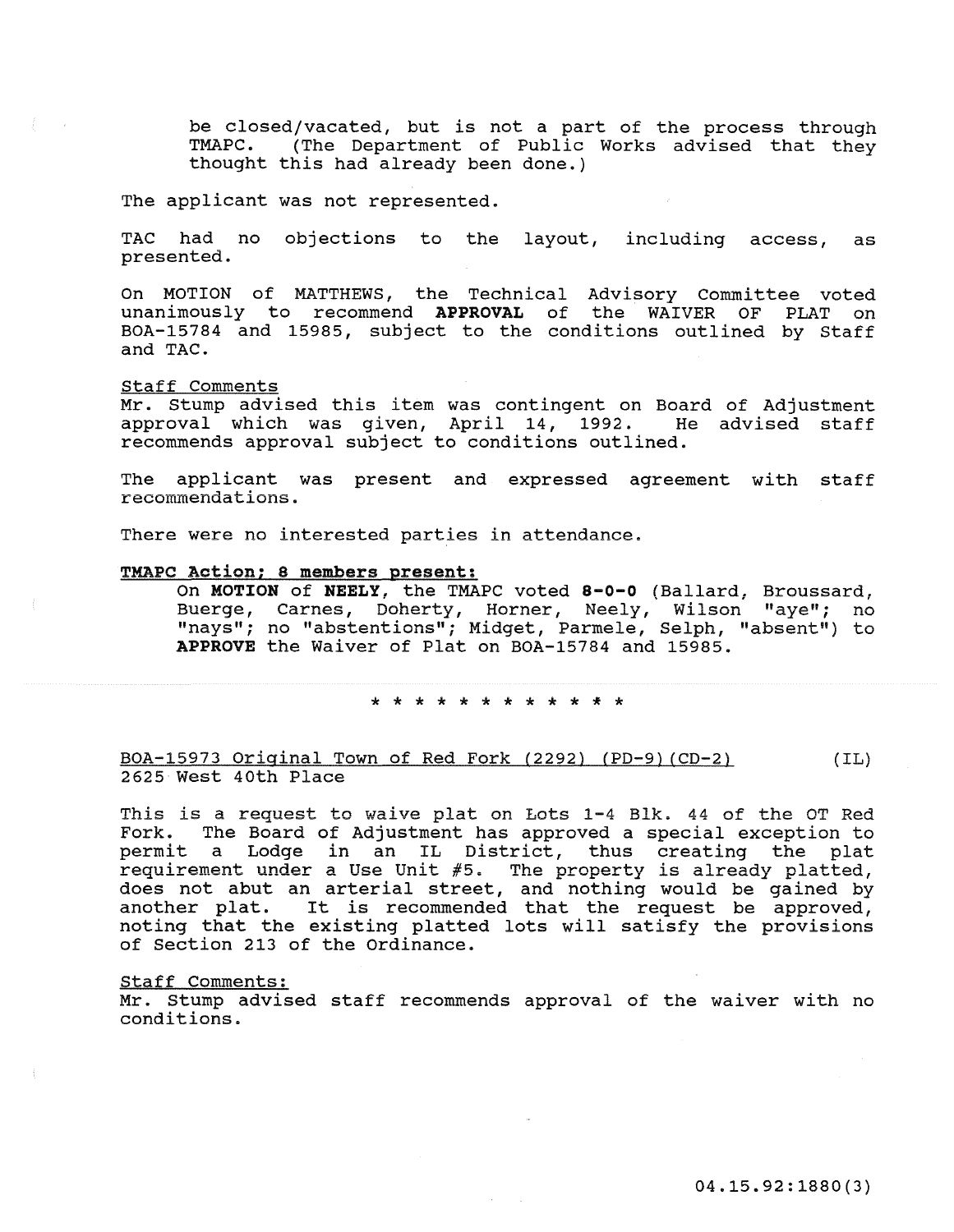#### TMAPC Action; 8 members present:

On MOTION of NEELY, the TMAPC voted 8-0-0 (Ballard, Broussard, Buerge, Carnes, Doherty, Horner, Neely, Wilson "aye"; no "nays"; no "abstentions"; Midget, Parmele, Selph, "absent") to APPROVE the Waiver of Plat on BOA-15973.

\* \* \* \* \* \* \* \* \* \* \* \*

# OTHER BUSINESS:

PUD **316-1:** Minor amendment to permit detached single-family development. Located east of the northeast corner<br>of South Memorial Drive and the Mingo Valley South Memorial Drive and the Mingo Valley Expressway

PUD 316 is 36.02 acres in size and is located approximately 1,320 feet east of the northeast corner of South Memorial Drive and the Mingo Valley Expressway. It has an underlying zoning of CO and RS-3 and was approved in May 1983 for both single-family and multifamily development. The applicant is requesting a minor amendment to permit only detached single-family dwelling units and related accessory uses.

After review of the applicant's submitted proposal, staff finds the request to be minor in nature and consistent with the original PUD. Staff recommends APPROVAL of minor amendment  $316-1$ , subject to the following conditions:

### Development Standards:

| Land Area (Gross)      | 1,569,235 SF   |                                                          | 36.0247 Acres |
|------------------------|----------------|----------------------------------------------------------|---------------|
| <b>Permitted Uses:</b> | units<br>uses. | Detached single-family dwelling<br>and related accessory |               |

# Maximum Number of Dwelling Units 164

### Minimum Lot width

Lots on the northern boundary of the PUD, if they abutt 85th, 86th 87th, or 88th E. Ave.\* 70'

Remainder of PUD\* 58'

- Maximum Building Height 35'
- Minimum Building Setbacks As required in an RS-3 district except no dwelling shall be less than 10' from the exterior boundaries of the PUD.

\*Amended by staff at the TMAPC meeting.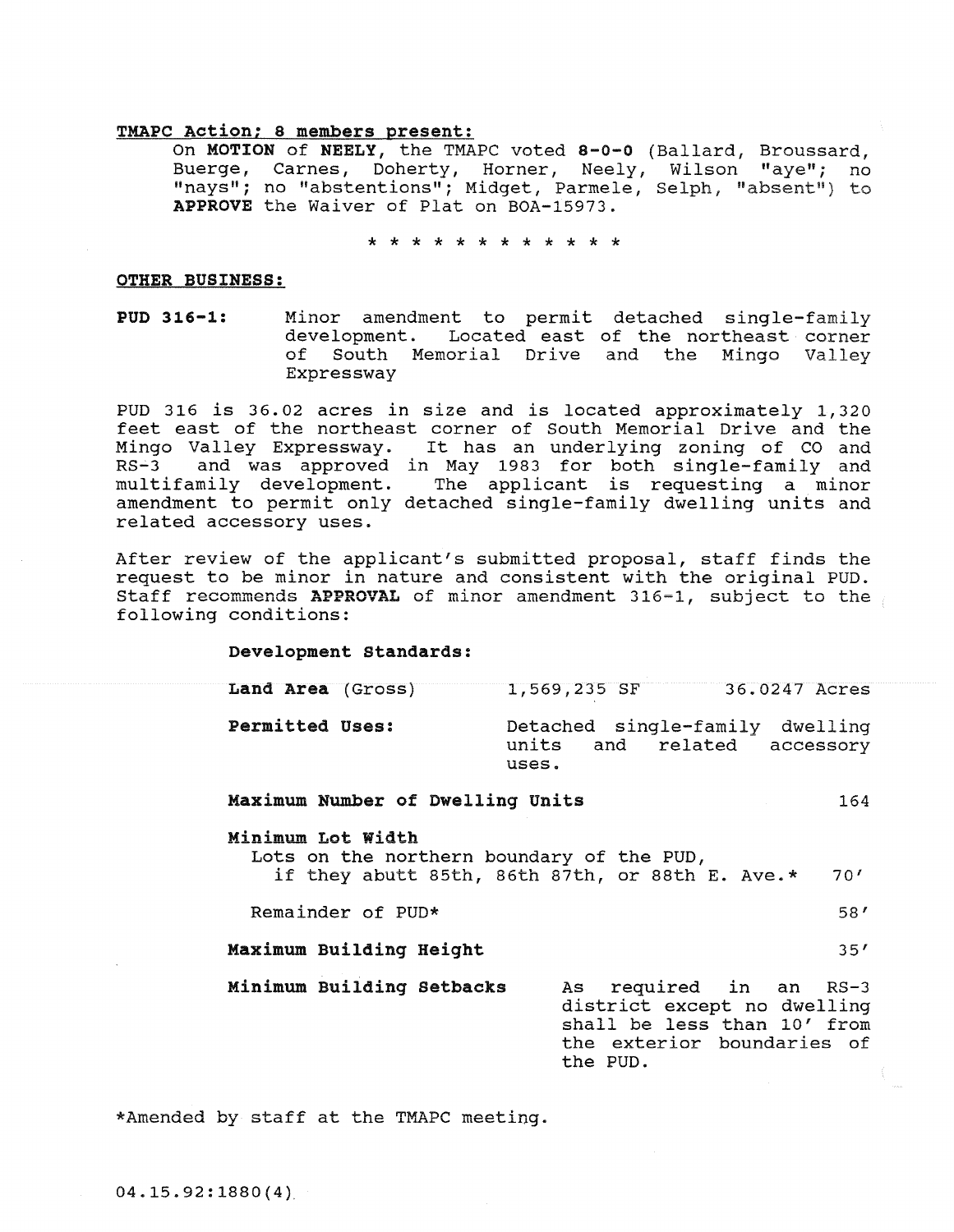Minimum Lot Area

Lots on the northern boundary of the PUD, if they abutt 85th, 86th 87th, or 88th E. Ave.\* Remainder of PUD\* 7,500 SF 6,380 SF

Minimum Livability Space per Dwelling unit 4,000 SF

\*Amended by staff at the TMAPC meeting.

Staff Comments

Mr. Stump advised this recommendation is to provide transition from the larger lots to the north to the smaller lots to the south.

#### Applicant's Comments

Mr. Johnsen, attorney representing the applicant, advised that the applicant is substantially reducing the density of the project and changing from a combination of multifamily and single-family to only single-family. He stated meetings have been held with residents in nearby neighborhoods and feels they are in concurrence with the concept of reducing this density and committing to a typical single-family subdivision. Mr. Johnsen gave a detailed description of the street layout of the surrounding area. He disclosed taking exception with staff recommendation requiring minimum lot widths of lots within 150' of the north boundary of the PUD and restricting them to 75' and 9,000 SF in size. He pointed out the previous approval had lots of 60' and 50' abutting the south boundary of Oak Leaf Addition. Mr. Johnsen revealed being mindful of neighborhood concerns and the latest plat indicates 70' lots where the street extends from Oak Leaf I. The first lot south from the south boundary of Oak Leaf on either side of those streets would be a 70' wide lot. Further south the lots become 60' and 58'<br>wide. He advised this is responsive to staff considerations. Mr. He advised this is responsive to staff considerations. Johnsen reported that staff had not seen this plat when the recommendation was written. He distributed copies of the plat to<br>the Planning Commission for review. Mr. Johnsen noted the four the Planning Commission for review. stub streets exiting of Oak Leaf to the north boundary of the proposed subdivision. Mr. Johnsen explained if the lots were to be made uniform across the area they would loose lots and that would affect the economics of the projects. He feels the applicant is responsible in having some transition for Oakleaf to the proposed Mr. Johnsen pointed out that Woodland Glen to the east<br>rd 60' lots completely and is zoned RS-3. The proposed has standard 60' lots completely and is zoned RS-3. addition is zoned RS-3 and CO, Oak Leaf is zoned RS-3. Mr. Johnsen summarized this is a single-family subdivision, it is a great diminishment in intensity from what is presently approved, and if<br>there were no PUD 60' lots would be allowed. The added the there were no PUD 60' lots would be allowed. applicant does not wish to loose lots by expanding anymore on the north boundary.

Mr. Gardner advised that none of the 58' lots would be adjacent to the subdivision to the north.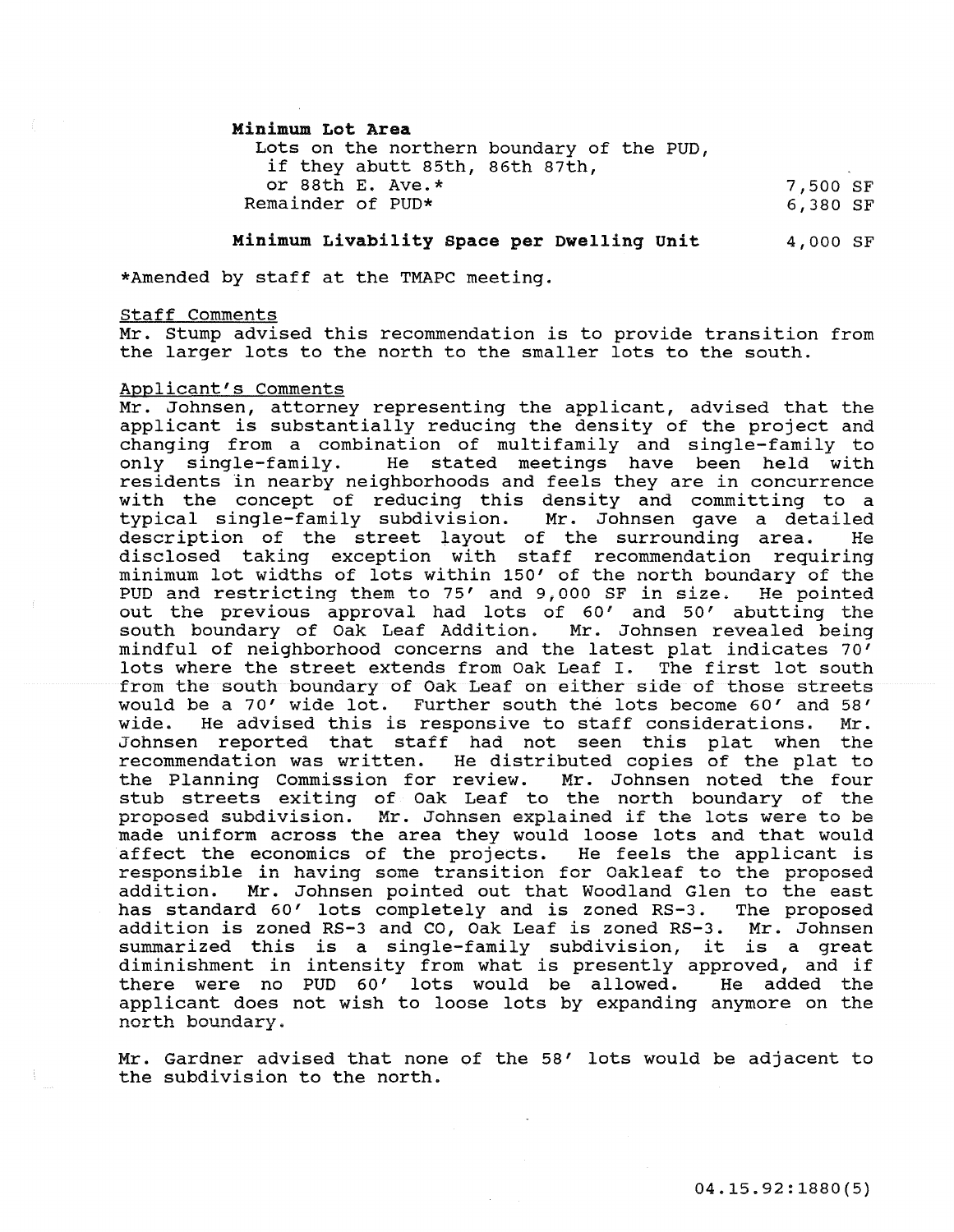Mr. Johnsen explained two 60' lots abut to the north and the remainder are 64' or larger. He stated that staff computed a lot size based on a 75' front and a standard depth of 9,000 SF. He is size based on a 75' front and a standard depth of 9,000 SF. seeking is 58' X 110', in the interior which is 6,380 SF as a minimum lot size. Mr. Johnsen advised the applicant would submit the plat as the detailed site plan.

Interested Parties Jim Hatch Kirby Edwards connie Lovell Mike Johnston

9116 S. 85th E. Ave 74133 9239 S. 86th E. Ave 74133 8907 E. 93rd st. 74133 8607 E. 92nd st. 74133

The above listed individuals expressed the following:

Residents concur with the change to single-family dwellings.

Residents voiced support of rezoning to RS-3.

There were objections to street design and layout due to concerns of insufficient routing of streets to slow traffic speeds and keep traffic volume down to protect the safety of children. Of primary concern was 93rd Street.

Concerns were expressed over absence of stop signs.

It was pointed out that Sunchase apartment complex is located at 93rd street and Memorial. Concerns were expressed that this may be used as a short cut since Mingo Valley Expressway and the Creek Turnpike come together here.

Concerns were voiced over amount of traffic flow and the issue of the amount of traffic feeding though the neighborhood with the addition of the Creek Turnpike. Difficulty accessing 91st street from the addition and lack of traffic control for 91st street between Memorial and the Creek Turnpike was expressed.

It was asked consideration be given to an additional street entering Oak Leaf II Addition from Memorial to help handle traffic volume.

Concerns over current heavy traffic onto 91st street and desire that it be kept to a minimum.

#### TMAPC Comments and Discussion

It was the consensus of the Planning Commission the design does aid in keeping speeds down.

Mr. Doherty advised the interested parties that they may wish to meet with the applicant and Mr. Johnsen further to express their concerns. However, from the Planning Commission's perspective this is a good design. He explained it is difficult to allow adequate traffic flow and at the same time keep the speeds down.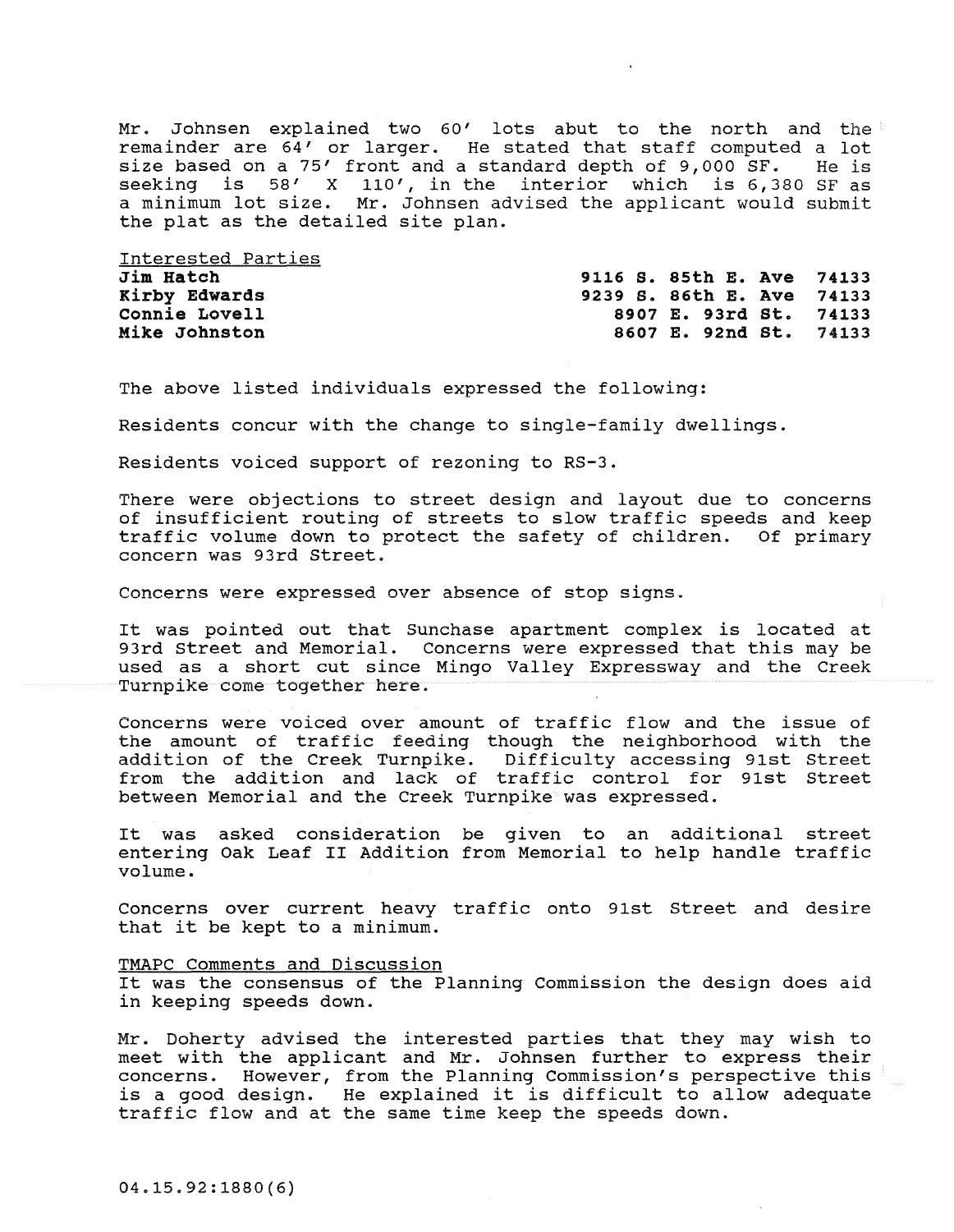#### Applicant's Rebuttal

Mr. Johnsen pointed out the developer was mindful of attempting to break up the speedways in street lay-out. Extending the street to break up the speedways in street lay-out. Memorial is not appropriate since those properties are zoned CO. He asked that this be considered their outline development plan and the detail site plan will be in substantial compliance with it.

Mr. Doherty asked as to the issue of the stub street to the west, approximately 95th street, the sketch appears any outlet coming through that alignment would be too close to the off ramp of the expressway. He asked that Mr. Johnsen check with traffic He asked that Mr. Johnsen check with traffic engineering on this matter.

#### staff Comments

Mr. Stump advised that staff would have misgivings about another<br>connection onto Memorial. Staff proposed to amend the staff Staff proposed to amend the staff recommendation as follows: Minimum Lot width *Lots on the north boundary of PUD if these lots abut 85th, 86th, 87th,* or *88th East Avenue: 70', Remainder of the PUD* 58', Minimum Lot Area *Lots width required* to *be 70' wide would have* a *7,500* SF *minimum lot area and the remainder of the PUD would be 6,380 SF.* 

# TMAPC Action; 8 members present:

On MOTION of CARNES, the TMAPC voted 8-0-0 (Ballard, Broussard, Buerge, Carnes, Doherty, Horner, Neely, Wilson "aye"; no "nays"; no "abstentions"; Midget, Parmele, Selph; "absent") to APPROVE the Minor Amendment for PUD 316-1 subject to amended staff recommendations with the stipulation that ultimate development be as presented today.

Ms. Wilson stated she would include the outline development plan as part of the record on exhibits so anyone reviewing the file may see what is submitted.

Mr. Horner commended the applicant on the plan, he noted there are 16 areas that slow traffic.

\* \* \* \* \* \* \* \* \* \* \* \*

PUD 284-2: Minor Amendment to increase floor area and dwelling units and decrease required parking and Detail Site Located at the northwest corner of east 53rd Street South and South Vandalia Avenue.

PUD 284 is a 5.4 acre development with an underlying zoning of RM-1 The property was approved in 1982 for a 168 unit and not z. The property was approved in 1982 181 a 188 ante and RM-2. spaces. permit 8 additional apartment units over the existing built and no increase in the existing number of parking spaces. The applicant is now requesting a minor amendment to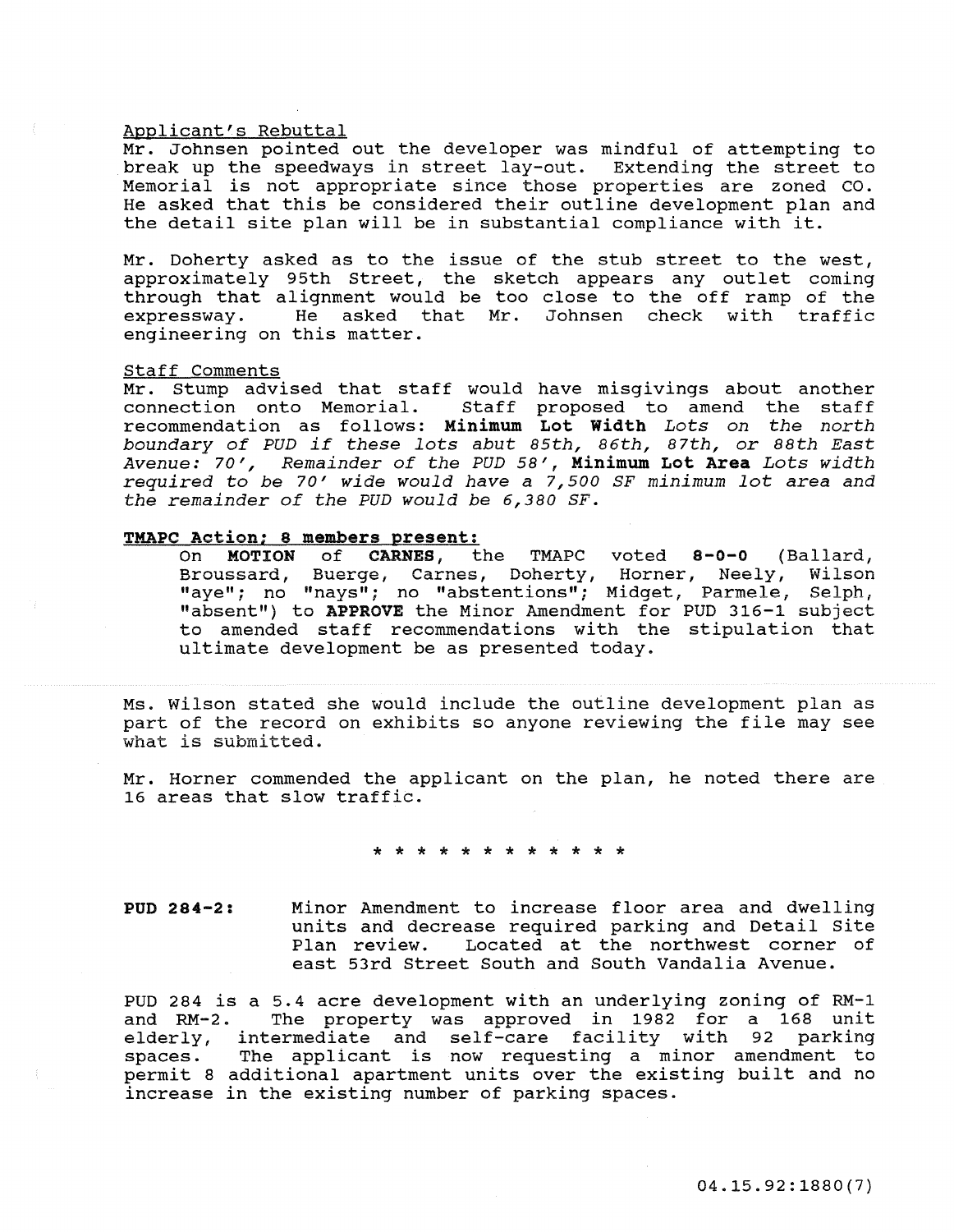After review of the applicant's submitted plot, staff finds the request minor in nature and consistent with the original PUD. with the proposed addition, the development will remain below the RM-1 and RM-2 density and meet all other bulk and area requirements. since no building elevation was submitted, staff cannot determine<br>the overall height of the proposed addition. The original PUD the overall height of the proposed addition. permitted a maximum building height of 30 feet (measured to the top plate) and staff would recommend the total proposed addition height not exceed 40 feet (measured to the highest point of the addition). staff feels the additional 6 parking spaces required by the code are needed, unless the applicant can provide evidence to the Board<br>of Adjustment, that, the present and future, tenant, mix would Adjustment that the present and future tenant mix would necessitate only 92 spaces.

Therefore, staff recommends APPROVAL of both Minor Amendment 284-2 and the Detail Site Plan subject to the Board of Adjustment's approval of the parking variance and the addition not exceeding 40' in height.

# Staff Comments<br>Mr. Stump ad

advised staff is in receipt of a letter from an individual who has a mother in this nursing home and expressed the view that parking is barely adequate at present.

Mr. Linker advised the legal department's opinion is that this matter is not properly before the Planning Commission; it should be considered a major amendment.

#### Applicant's Comments

Nr. Graber, architect representing additional square footage on the proposed units will be built on top of an already existing structure. the owner, explained that no ground is being used. The

Mr. Linker advised that just because the units go up instead of spreading out does not make this a minor amendment opposed to major.

Mr. Gardner explained key was not allowing more units than the underlying zoning would permit.

Mr. Linker pointed out the city might not have approved the application if it was without the PUD and without the limitation on the number of dwelling units. He pointed out it is not possible to take the underlying zoning and use it as the criteria because the PUD protects and does not permit as much as the underlying zoning always permits. He advised that legal believes this is clearly a change that is major in nature.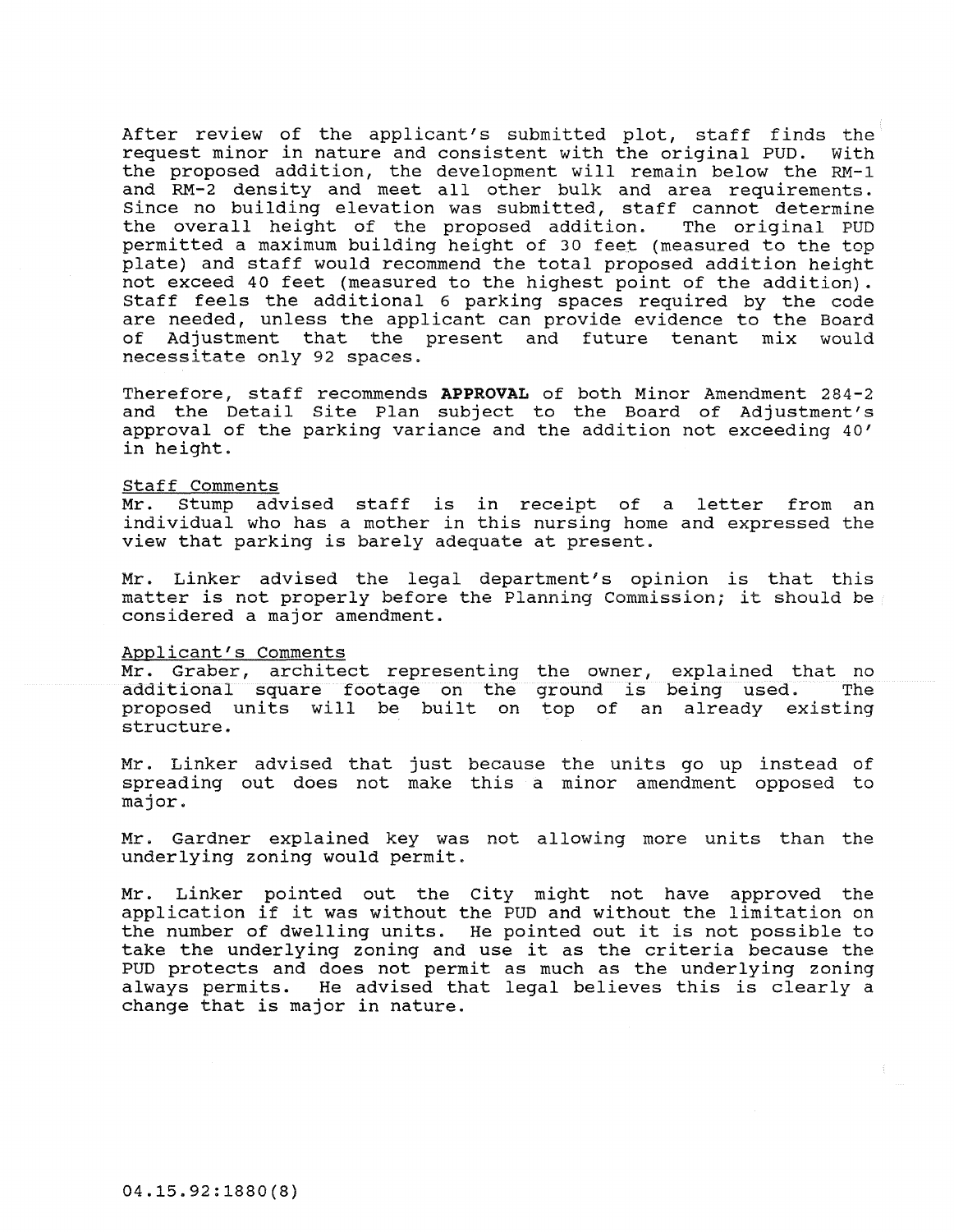#### Interested Parties

#### Edna smithline

Ms. smithline stated her house is directly behind the turn-around and feels this is definitely a major change. 5219 S. Toledo

# TMAPC Action; 8 members present:

On MOTION of CARNES, the TMAPC voted 8-0-0 (Ballard, Broussard, Buerge, Carnes, Doherty, Horner, Neely, Wilson Broussard, Buerge, Carnes, Doherty, Horner, Neely, Wilson<br>"aye"; no "nays"; no "abstentions"; Midget, Parmele, Selph, "absent") to CONSIDER PUD 284-2 as a Major Amendment.

In response to a question from Mr. Doherty, Mr. Linker advised it would be possible to either continue this item and readvertise or start anew.

Mr. Doherty advised the Planning Commission needs to consider expediting review of the amendments to the PUD Chapter of the Zoning Code to get rid of this problem.

Mr. Gardner suggested, that since it must be readvertised, staff will work with the applicant on this item.

Mr. Doherty declared the appropriate action on this item would be to strike this item from today's agenda and readvertise. There to strike this item from today's agenda and readvertise. were no objections

\* \* \* \* \* \* \* \* \* \* \* \*

POD 282-3 Minor amendment to reduce amount of landscaped open space - west of the southwest corner of South Lewis Avenue and East 71st Street - Kensington Galleria

The applicant is requesting to reduce the minimum required landscaped open space in the PUD from:

| Phase I  |                | 16.5% |
|----------|----------------|-------|
| Phase II |                | 13.6% |
|          | Service Center | 25.5% |

of gross land area which includes grassed street rights-of-way to 10% of net land area which does not include street rights-of-way. The change would produce a significant reduction in landscape area within the development, but would be consistent with other commercial PUD's approved in the last few years. Since the most commercial rob B approved in the fase few years. Since the mose **areas, staff can support the reduction and does not feel it will**  have an adverse effect on surrounding uses. Therefore, staff recommends APPROVAL of PUD 282-3 as requested.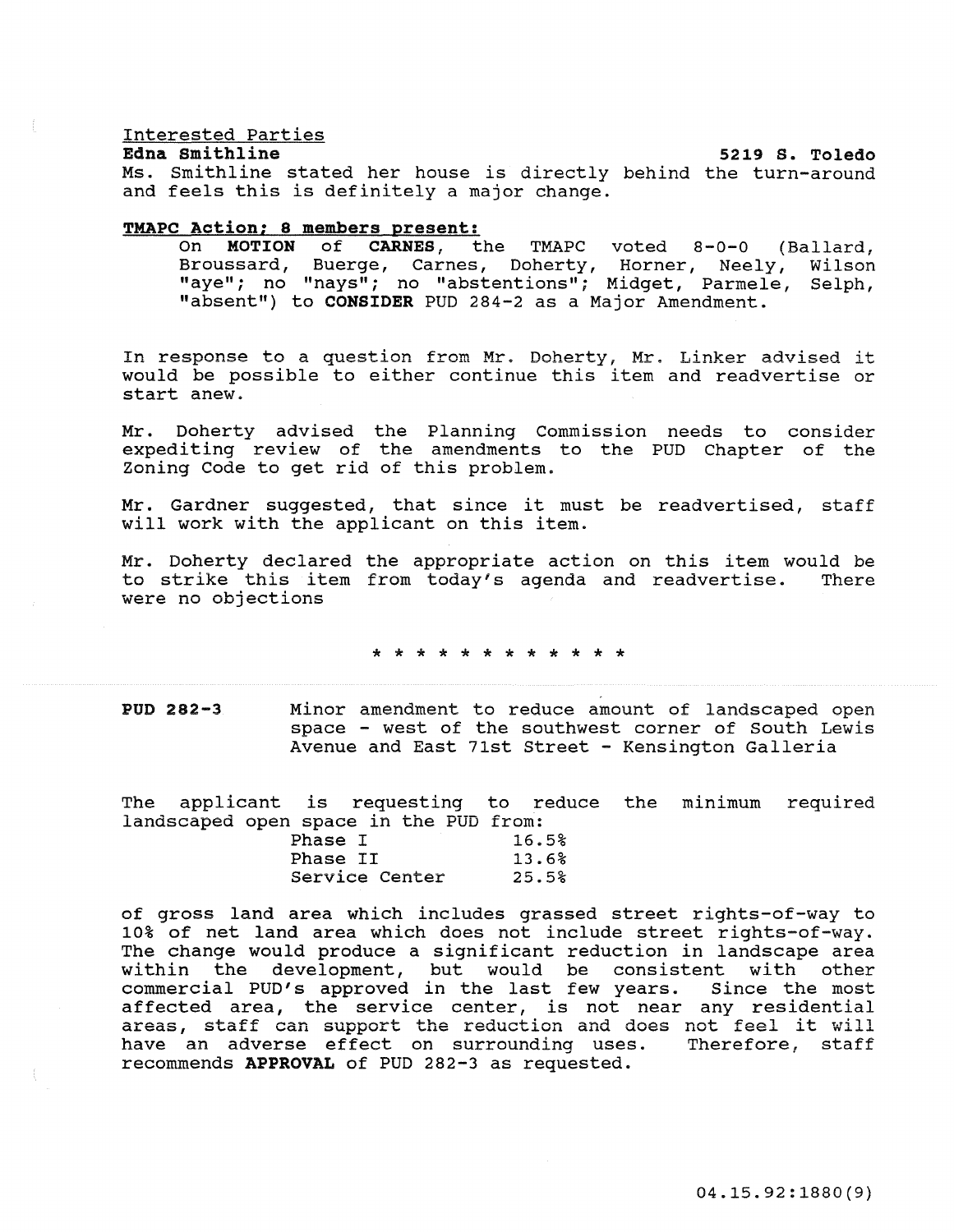#### Detail site Plan Amendment

Phase I  $-$  Kensington Galleria  $-$  The applicant is proposing to convert a large landscaped area on the north side of the Sheraton Hotel to a 72 space parking lot so that there is parking **conveniently located to the hotel's entrance. The parking lot will**  have trees planted around it to lessen its impact. net landscaped open space in Phase I would be reduced from 11.38% to 10.81%. Because the unusual original arrangement of the parking lot did not provide any parking spaces conveniently located to the front of the hotel, staff can support this alteration if sufficient landscaping and irrigation is provided around the new parking lot. Staff recommends APPROVAL of the amendment to the Detail site Plan with the conditions that all the existing trees in the present<br>landscaped area be relocated to the remaining open space landscaped area be relocated surrounding the new parking lot and approval of PUD 282-3 by TMAPC.

#### TMAPC Comments

Mr. Linker advised this application should not be presented as a minor amendment. He advised that converting the large open space to a 72 space parking lot is clearly a change of use and it should be approved by the City Council and the Mayor. Notice has been given for a minor amendment and is significantly less, and is not properly before the Planning Commission.

# Applicant's Comments

Mr. Charles Norman, representing the applicant, advised the application with respect to the parking area is an amended detail site plan which has never required any approval by the City<br>Council. The site plan or amendments to the site plan have been The site plan or amendments to the site plan have been approved as part of the PUD since the process first began. Relocation of parking is a submission of an amendment to a previously approved detail site plan. The conversion of the open space requirement from a percentage of gross land area to a percentage of net land area is effectively no real change at all, except to clarify it for the purpose of the owners' calculation of requirements.

# TMAPC Discussion

Mr. Linker advised if this was merely an amendment of the site plan there would be no objection, but it takes an amendment to the PUD, which was approved by the city.

Mr. Norman pointed out the number of square feet of open space is unchanged and the applicant would still exceed the requirement after approval of this amended site plan. He pointed out the real **issue is one of conversion**  represented to anyone.

There was much discussion as to if the reduction of the landscaped<br>open space area constituted a minor or major amendment. It was open space area constituted a minor or major amendment.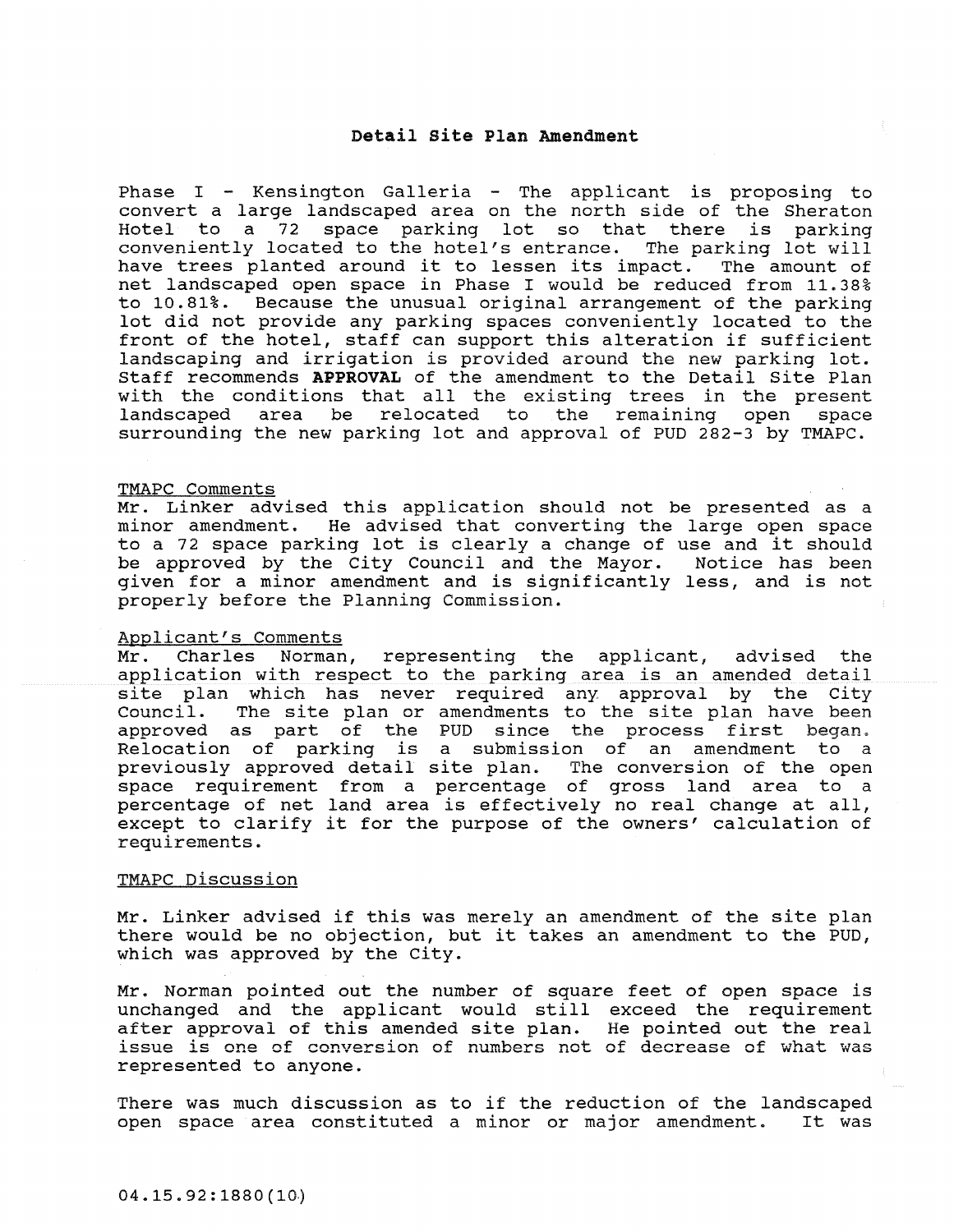determined this item should be continued to allow staff to further research the information.

In response to a question from Mr. Horner, Mr. Norman explained all PUDs used to have open space presented as a percentage of gross area and that meant out to the street curb. In the last four or<br>five years the TMAPC has converted exclusively to net. This five years the TMAPC has converted exclusively to net. reflects landscaping within the property owned by the applicant and not property in the right-of-way.

# **TMAPC Action; 8 members present:**

On **MOTION of CARNES,** the TMAPC voted **8-0-0** (Ballard, Broussard, Buerge, Carnes, Doherty, Horner, Neely, "aye"; no "nays"; no "abstentions"; Midget, Parmele, Selph, "absent") to **CONTINUE** PUD 282-3 Minor Amendment and Detail site Plan and Landscape Plan to April 22, 1992.

\* \* \* \* \* \* \* \* \* \* \* \*

#### **STAFF RECOMMENDATION**

**PUD** 417-C-l Minor Amendment to increase permitted building height in Area J and Detail Site Plan review for Area J. Located southeast corner of South utica Avenue and East 17th Street South.

The subject tract presently contains a day care facility for st. John's Hospital and is approved to add a second story to the facility. The applicant is requesting a minor amendment to permit greater height on the second story and architectural features similar to those located on other buildings in the hospital complex. Staff is supportive of the minor amendment, finding it necessary to accommodate construction of necessary to accommodate construction of the second frost consistent with both the original PUD and existing development. The architectural features (two pediments) are 41' high and the parapet is less than 34' at its highest point. The present height limitation is 28'.

Staff recommends APPROVAL of Minor Amendment 417-C-1, subject to the applicant's submitted site plan and elevations.

#### **DETAIL SITE PLAN**

Staff finds the submitted detail site plan for the Child Development Center consistent with the original PUD if minor amendment PUD 417-C-1 is approved. The day care facility will contain 32,176 sq ft, which requires 33 parking spaces. Fifteen of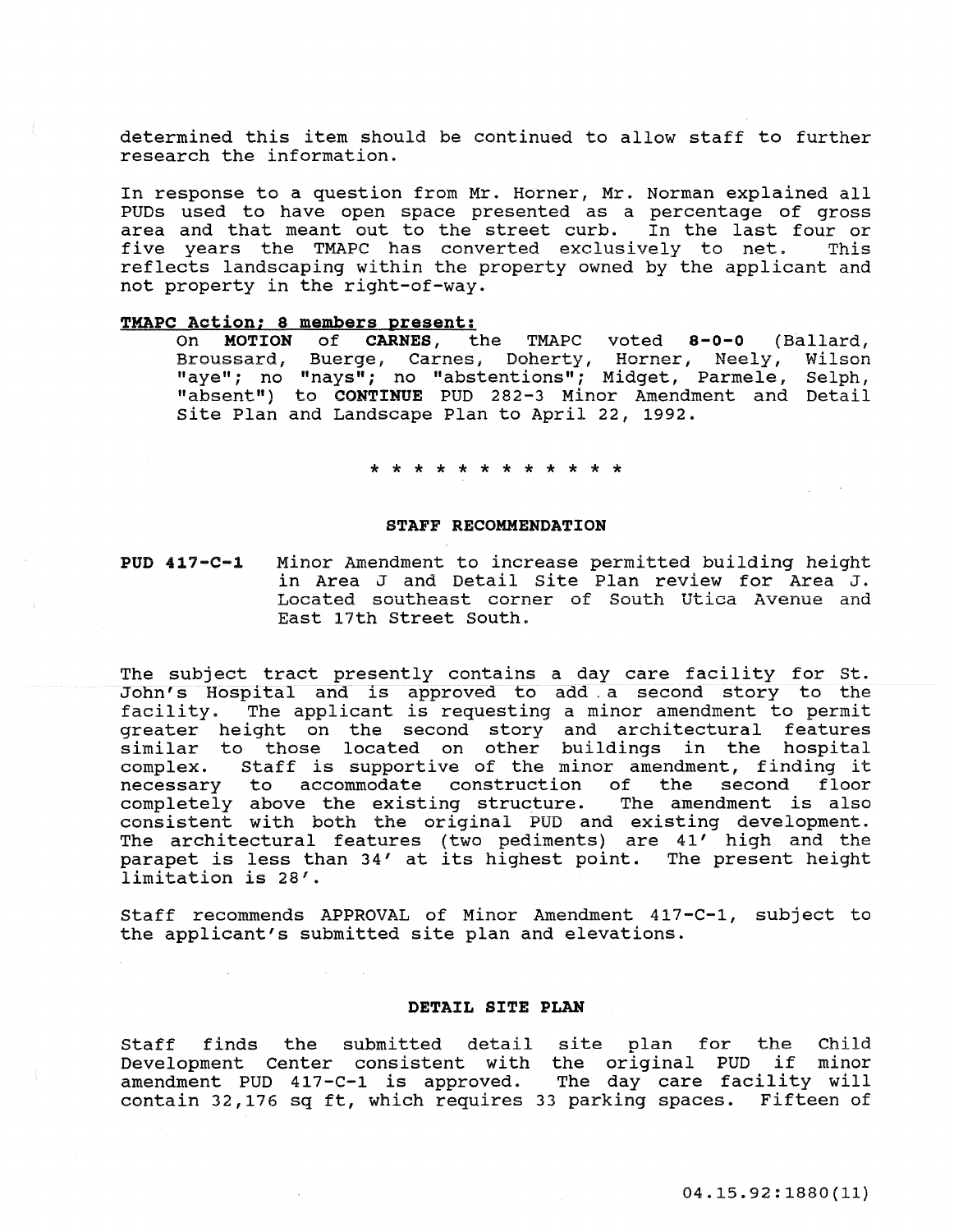these spaces are to be provided on site in Area J and the remaining 18 spaces will be provided in Area K.

#### Applicant's Comments

Mr. Norman, attorney representing the applicant, reminded the Planning Commission that they approved a major amendment to the st. John Medical Center PUD last summer to permit the addition to the second floor of the child care center. It was also required that roof mounted air conditioning and mechanical equipment be screened. In doing the architectural work to place another full story on top of an existing building it was found to be a better solution to leave the existing roof undisturbed and leave a pocket of space between the roof of the old building and the floor of the new second story. Mr. Norman gave a detailed description of the new Mr. Norman gave a detailed description of the new floor and explained why it was necessary to move the second level<br>higher. He advised the additional footage requested is for the He advised the additional footage requested is for the parapet wall, which is a wall around the roof that acts as a screen of all the equipment. By having this parapet around the exterior of the roof it saves building a screen around each of the units on<br>the top of the roof which would be visible at ground level. The the top of the roof which would be visible at ground level. request is to take the building to a height of 31'. He explained the pediment is a free-standing wall in a triangular shape and matches the decor of several of the newer buildings at st. John. He feels this is in the same category as a belfry, steeple, cupola, or a dome which are not counted in calculating the height permitted **under the zoning code. A pediment is an architectural feature or**  decoration in the same way a dome, steeple, or belfry is. no purpose or function but to decorate the roof and create a diamond pattern visible from the street. He referred to the diamond pattern visible from the street. drawings in the hand-outs. He explained the only real increase is the space between floors and proposing to have a parapet instead of individual screening around the roof mounted equipment.

# Interested Party<br>Nell Bradshaw

Ms. Bradshaw advised that she had been concerned over where the construction workers would park and advised that she had been informed parking would be made available to them in the Wheeling Parkade.

Mr. Norman advised they would continue to work with Mrs. Bradshaw to minimize the confusion and disturbance to the neighborhood during construction.

# TMAPC Action; 8 **members present:**

On **MOTION of BUERGE,** the TMAPC voted Broussard, Buerge, Carnes, Doherty, Horner, Wilson "aye"; no "nays"; Neely "abstaining"; Midget, Parmele, Selph, "absent") to **APPROVE** Minor Amendment PUD 417-C-1 and the Detail Site Plan for Development Area J. 7-0-1 (Ballard,

\* \* \* \* \* \* \* \* \* \* \* \*

**Nell Bradshaw** 1628 S victor 74104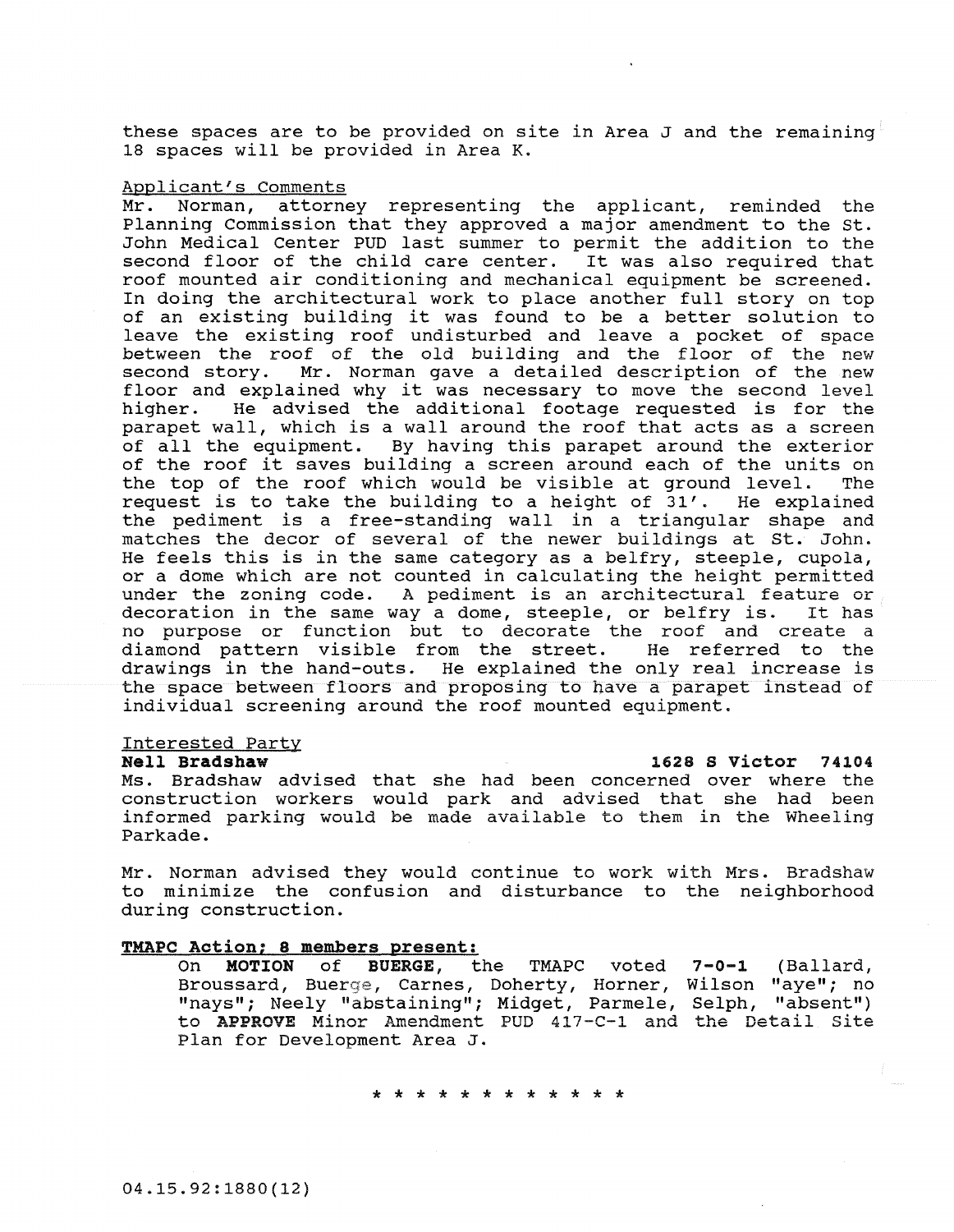PUD 243-9: Minor amendment of side yard and detail site plan. Located on the east side of South Knoxville, south of East 59th Street South.

PUD 243 is a 14-acre development containing 51 lots and an open space reserve area with an underlying zoning of RS-2. applicant is requesting a minor amendment to the required 15' side yard to 10'6" on the south side and detail site plan approval for Lot 7.

After review of the applicant's submitted plot plan, it can be seen<br>that only a portion of the proposed dwelling encroaches. This that only a portion of the proposed dwelling encroaches. encroachment is into a 15' general utility easement of which a portion would need to be vacated or closed. The proposed encroachment should not have a negative impact on the development since it abuts 59th Street and not another lot.

Therefore, Staff recommends approval of Minor Amendment 243-9 and the Detail Site Plan for Lot  $7$ , subject to the applicant obtaining either a vacation or closing of that portion of the general utility easement into which the building encroaches.

#### TMAPC Action; 8 members present:

On MOTION of HORNER, the TMAPC voted 8-0-0 (Ballard,<br>Broussard, Buerge, Carnes, Doherty, Horner, Neely, Wilson Broussard, Buerge, Carnes, Doherty, Horner, Neely, Wilson "aye"; no "nays"; no "abstentions"; Midget, Parmele, Selph, "absent") to APPROVE Minor Amendment PUD 243-9 and the Detail site Plan subject to staff recommendation.

اف اف اف اف اف اف اف

PUD 386: Amendment to Approved Detail site and Landscape Plans East side of S. Memorial 1/4 mile north of E. 91st Street *Carmen Ministries .* 

The applicant is proposing a revised site plan which now provides for offices on a second story of the building with a resultant increase in floor area from 27,500 SF to 37,000 SF. The number of parking spaces has also been increased from 95 to 123 and the maximum height of the office portion of the building will increase from 25' to 30'. The screening fence on the south side of the PUD has also been extended.

As required previously, the screening fence on the south boundary of the PUD must be extended to within 250' of the PUD's east boundary when dwellings are developed in PUD 488. with that boundary when uwefflings are developed in Fob 400. When that and Landscape Plans for PUD 386.